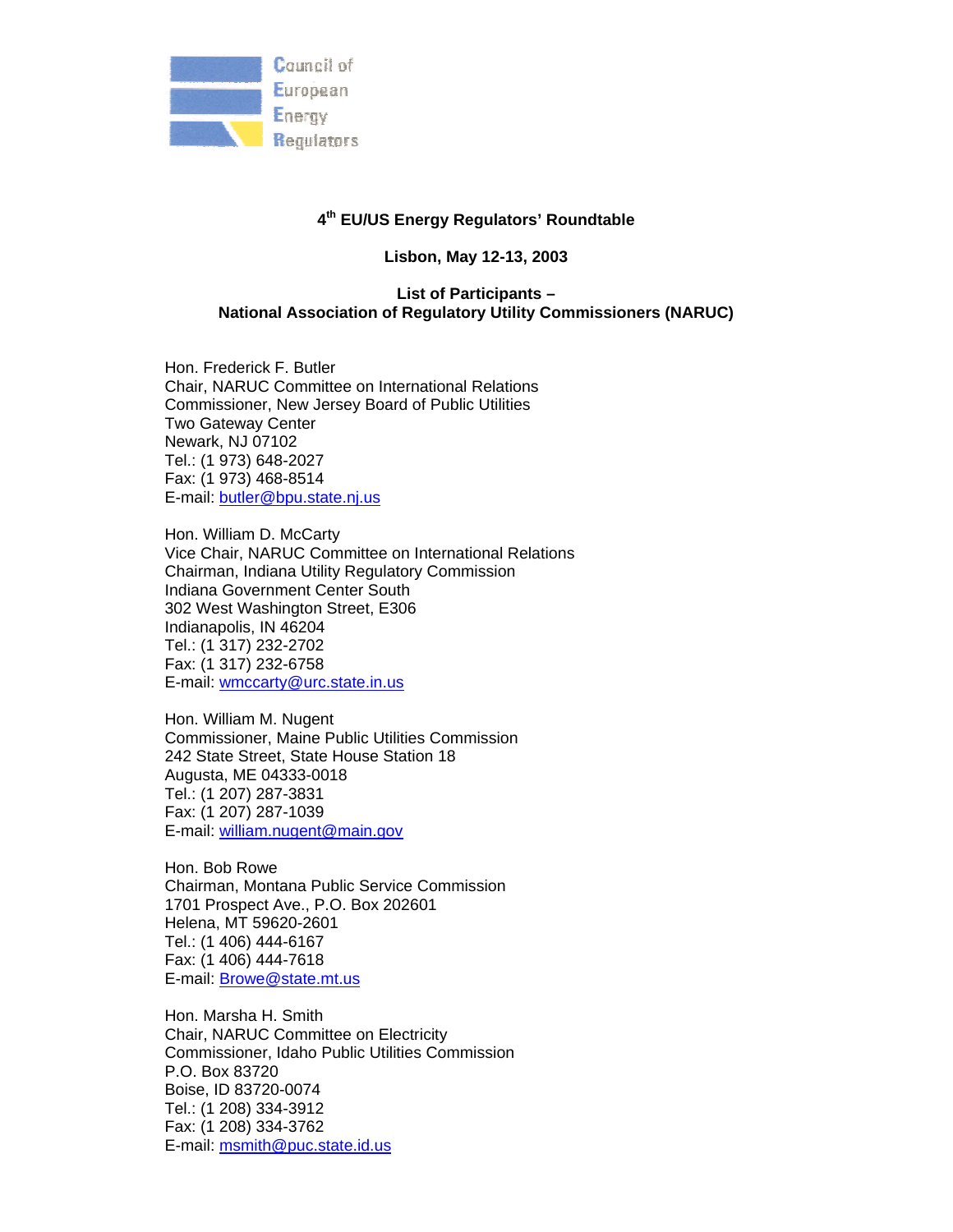

Hon. Constance B. White NARUC Treasurer Commissioner, Utah Public Service Commission P.O. Box 45585 Salt Lake City, UT 84145 Tel.:(1 801) 530-6716 Fax: (1 801) 530-6796 E-mail: cwhite@utah.gov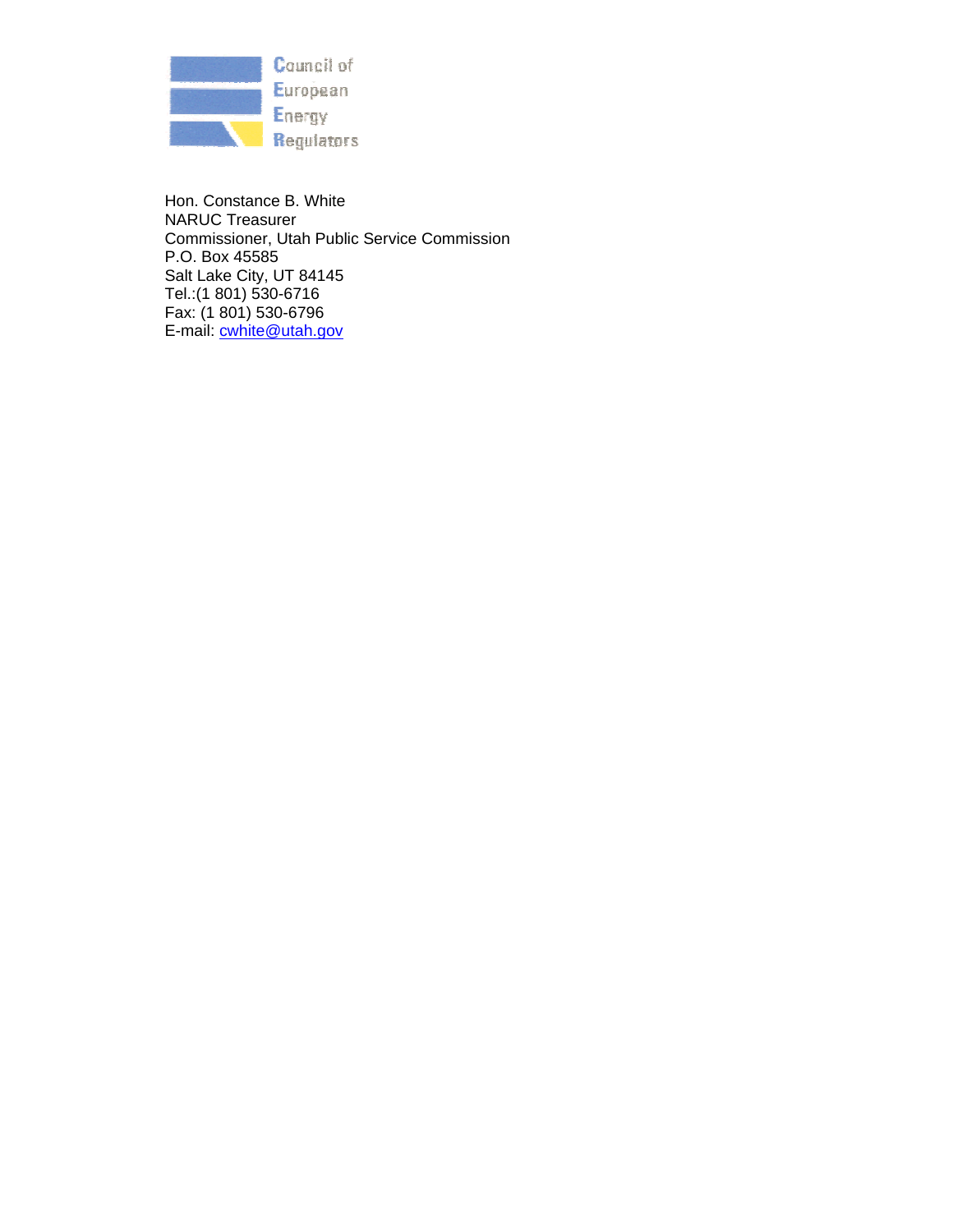

## **4th EU/US Energy Regulators' Roundtable**

# **Lisbon, May 12/13, 2003**

## **List of Participants – Energy Regulators Regional Association (ERRA)**

### **Hungary**

Péter Kaderják Chairman, ERRA President, Magyar Energia Hivatal Koztársaság tér 7. H-1081 Budapest Tel.: +36 1 459 7701 Fax: +36 1 459 7701/02 E-mail: kaderjakp@eh.gov.hu

#### **Slovakia**

Jan Matusky Chairman Regulatory Office for Network Industries Slovakia Bajkalska 27 P.O.BOX 12 820 07 Bratislava Tel.: +421 2 5810 0418 Fax: +421 2 5810 0474 E-mail: matusky@urso.gov.sk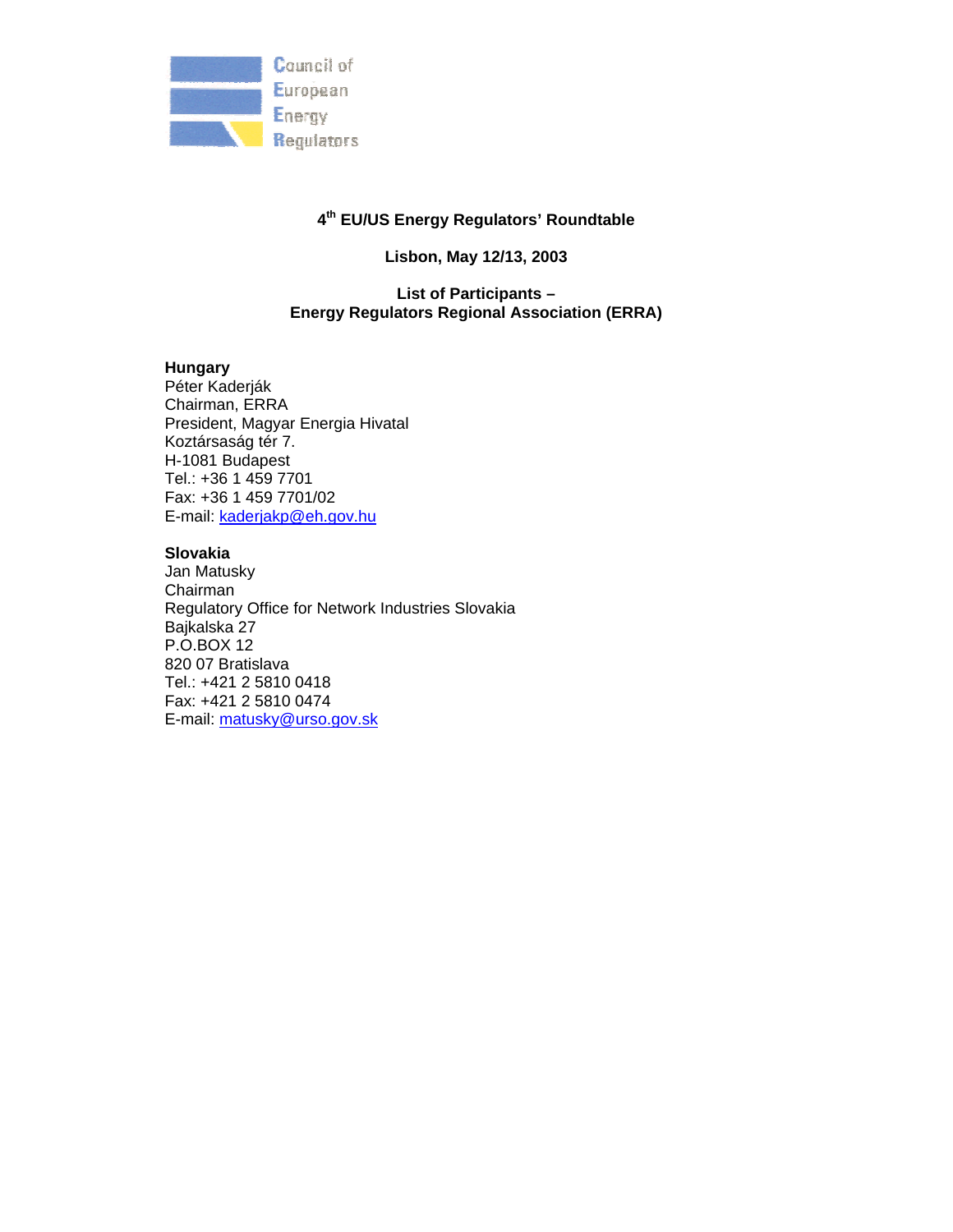

### **4th EU/US Energy Regulators' Roundtable**

### **Lisbon, May 12/13, 2003**

### **List of Participants – Council of European Energy Regulators (CEER)**

#### **Austria**

Mr. Walter Boltz **Director** Elektrizitäts-Control GmbH Rudolfsplatz 13a 1010 Vienna Tel.: +43 1 24 7 24 200 Fax: +43 1 24 7 24 900 E-mail: Walter.Boltz@e-control.at

#### **France**

Mr. Jacques-André Troesch Commissioner Commission de Régulation de l'Energie 2, rue du Quatre-Septembre 75084 Paris Cedex 02 Tel.: 33 1 44 50 41 37 Fax: 33 1 44 50 41 11 E-mail: jacques-andre.troecsh@cre.fr

#### **Great Britain**

Mr. Callum McCarthy Director General **Ofgem** 9, Millbank London SW1P 3GE Tel.: 44 207 901 74 90 Fax: 44 207 901 70 62 E-mail: callum.mccarthy@ofgem.gov.uk

Mr. Kevin James Economist, European Affairs Ofgem 9, Millbank London SW1P 3GE Tel.: 44 20 7901 7261 Fax: 44 20 7901 7479 E-mail: kevin.james@ofgem.gov.uk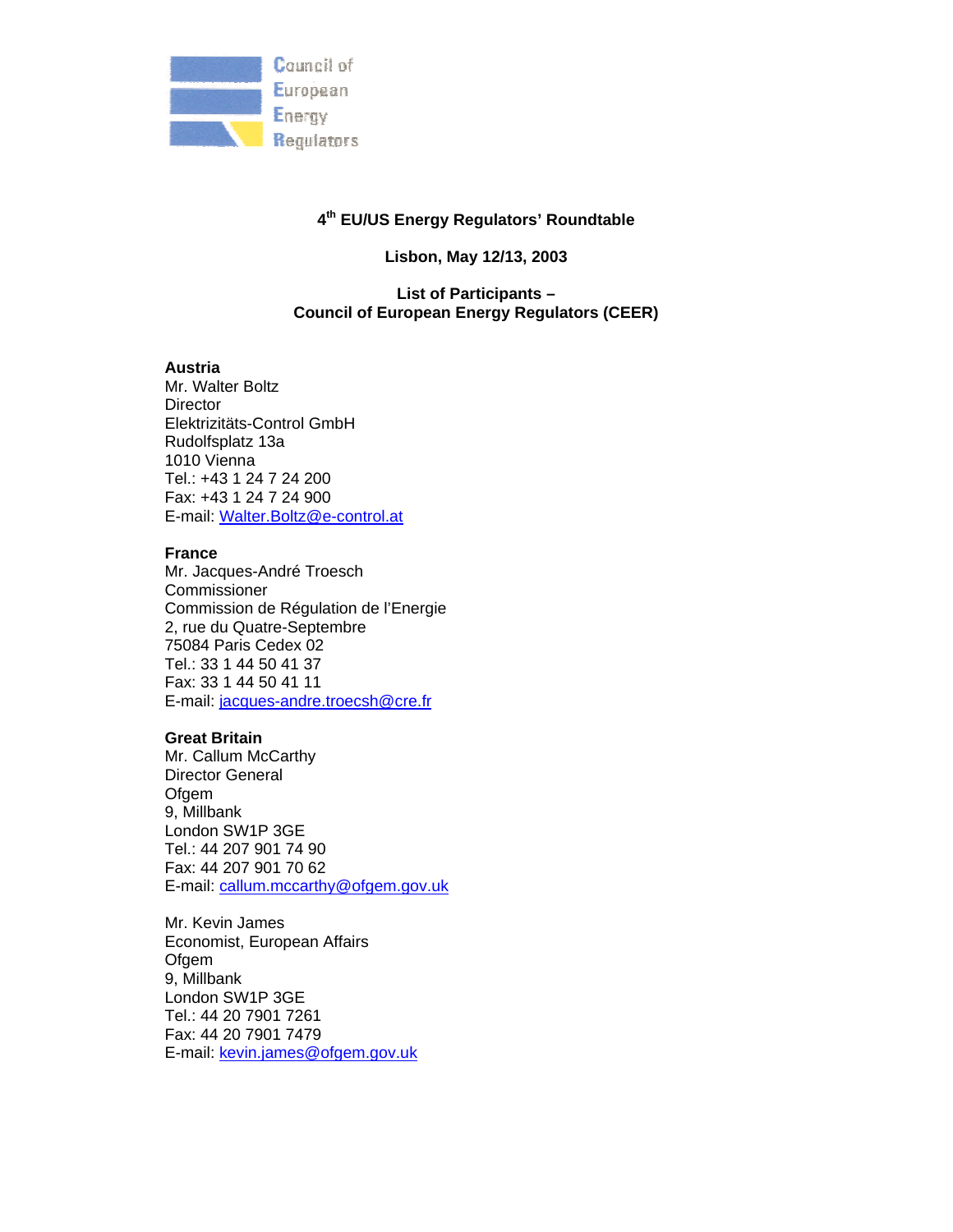

#### **Greece**

Mr. Pantelis Capros Chairman RAE-Regulatory Authority for Energy 69, Panepistimiou and Aeolou str. Athens 10431 Tel.: +30 210 372 74 00 Fax: +30 210 325 5460 E-mail: kapros@rae.gr

#### **Italy**

Mr. Pippo Ranci President Autorità per l'Energia Elettrica e il Gas 5 Piazza Cavour 20121 Milano Tel.: 39 02 65 56 52 01 Fax: 39 02 65 56 52 78 E-mail: pranci@autorita.energia.it

Mr. Sergio Garribba Commissioner Autorità per l'Energia Elettrica e il Gas 5 Piazza Cavour 20121 Milano Tel.: 39 02 65 56 52 03 Fax: 39 02 65 56 53 21 E-mail: sgarribba@autorita.energia.it

### **Netherlands**

Mr. Gert Zijl **Director** Office for Energy Regulation Box 16 326 2500 BH The Hague Tel.: 31 70 330 19 51 Fax: 31 70 330 35 35 E-mail: g.j.l.gijl@minez.nl

### **Norway**

Mr. Jan Moen Director of Regulation and DSM Norwegian Water Resources & Energy Directorate Middelthunsgate 29 P.O. Box 5091 Majorstua 0301 Oslo Tel.: 47 22 95 95 95 Fax: 47 22 95 90 99 E-mail: janm@eunet.no